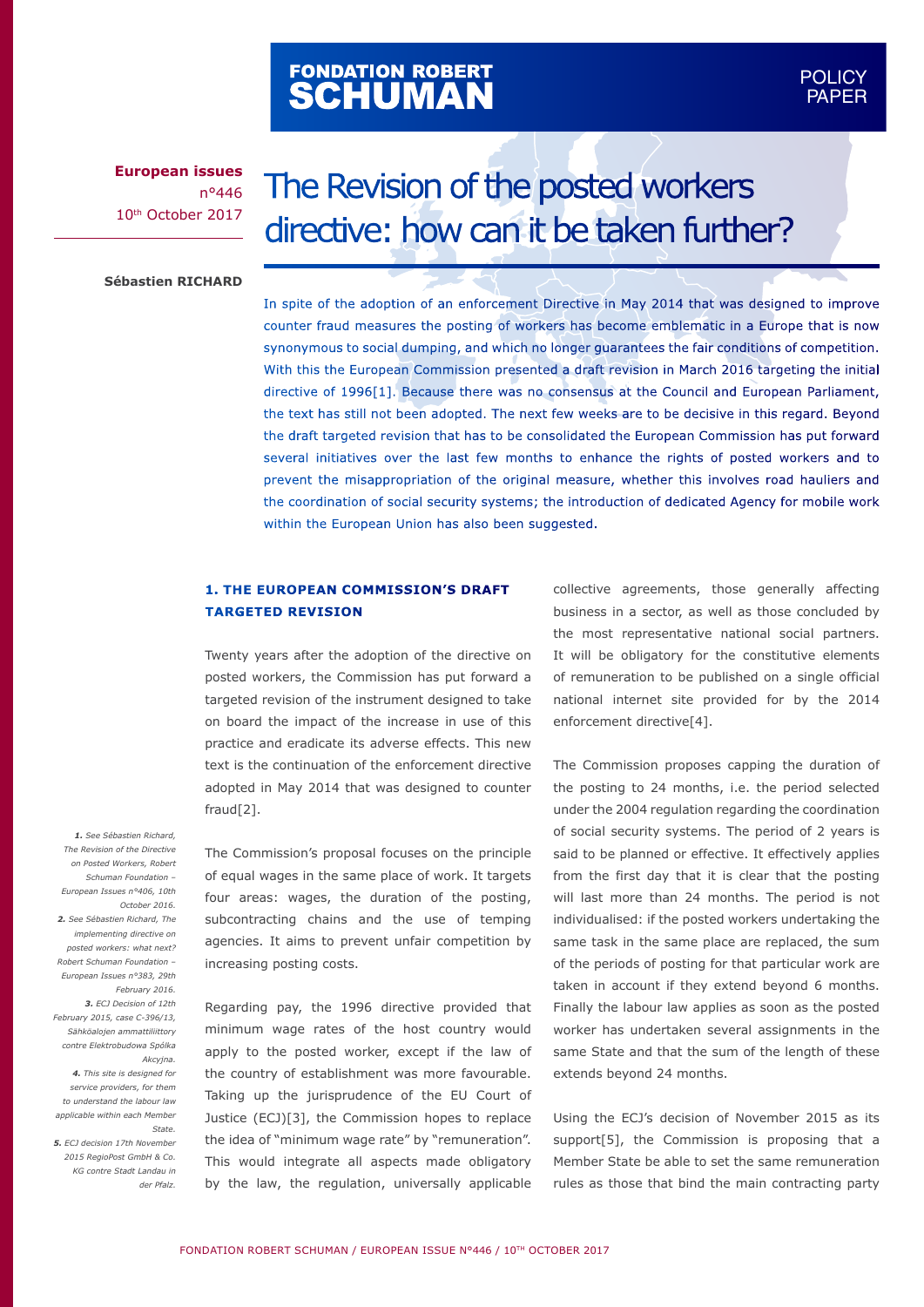to the entire subcontracting chain. If the national law provides that the contracting party can only subcontract to businesses that respect the agreement in terms of remuneration, the host State can apply the same rule to the subcontractor from another Member State, whatever his place in the subcontracting chain. The measure is not limited to public procurement but can also apply to private contractual relationships.

Ultimately the Commission wants to ensure the fair treatment of local temporary workers and posted workers sent by a temping agency from another Member State. Twelve Member States do not apply this principle at present[6]. The most favourable legislation should also be the rule for posted workers in a company bound by nonuniversally applicable collective agreements.

The Commission's project, which is ambitious, is lacking in parts in terms of guaranteeing effective counter fraud measures.

The wages provided for in some limited agreements should indeed be applied to posted workers. The application of the rules in terms of remuneration must be applied to the entire subcontracting chain and be obligatory and non-facultative as provided by the Commission's project. Specifications should be given if this chain of businesses whose collective agreements are not the same. The reference to decent housing conditions should be integrated into the main core of the laws applicable to posted workers.

With regard to the logical limitation of the duration of the posting to 24 months, this has to be seen within the framework of a wider period of reference in order to prevent the measure being circumvented. Moreover the lack of any consideration for postings under 6 months in the calculation of accumulated periods in the event of the replacement of workers, weakens the scope of the cap.

Beyond the targeted Revision of the directive in itself, the issue of posted workers is also addressed in two of the Commission's legislative initiatives:

- The revision of the coordination regulation governing social security systems

- The "Europe in Movement" package;

#### **2. THE REVISION OF THE REGULATION COORDINATING SOCIAL SECURITY SYSTEMS.**

The text does not challenge the posted worker's affiliation to the social security system of the country of establishment[7]. This affiliation can justify the continuing gap between the cost of a local worker and of one who is posted[8].

Presented by the Commission in December 2016 the draft revision of the security social systems coordination regulations includes a chapter devoted to posting[9]. The text insists on the need for Member States to have instruments with which to check posted workers' social security status. The Commission proposes the introduction of clearer cooperation measures between national inspection authorities to improve response to potentially unfair or abusive practices. Hence, it aims to strengthen the obligations on the part of the institutions which deliver the portable A1 document, which indicates the legislation in terms of social security applicable to the posted worker. For them this means guaranteeing the accuracy of the details that are included in this confirmation. The Commission sets out clear deadlines for the exchange of information between the national authorities. Finally, the revision should help towards facilitating the exchange of information from one country to another and their social security institutions and the labour inspectorate services, the immigration services and the tax administrations of the Member States, to ensure the respect of all legal obligations in terms of employment, healthcare, security, immigration and taxation.

Designed to counter secondment fraud, the Commission's initiative deserves praise and support. The choice of implementation acts to define the A1 form delivery procedure, but also its withdrawal, when its exactness and its validity are challenged in the host Member State, are cause for thought. The implementation acts as defined in article 291 TFEU, are justified by the need for uniform implementing conditions. According to article 291, the first responsibility in terms of the application of the

*6. Austria, Cyprus, Croatia, Estonia, Finland, Greece, Hungary, Ireland, Latvia, Portugal, Slovakia and Slovenia. 7. See Elisabeth MORIN-CHARTIER, "What impact on freedom of movement on the systems of social security in the European Union?" Robert Schuman Foundation – European Issues n°429, 10 April 2017. 8.According to the Commission as part of the new measure the monthly wage cost of a Polish worker posted to France in the building sector might rise from 1,587 to 1 960 €, with the cost of a French worker remaining the highest given the difference in social charges (2 146 €). See the Impact Analysis regarding the review of the directive on posted workers - SWD(2016)52 9. Draft regulation modifying the regulation (CE) nº 883/2004 on the coordination of the social security systems (CE) nº 987/2009 establishing the means for the regulation's implementation (CE) nº883/2004 (COM (2016) 815 final).*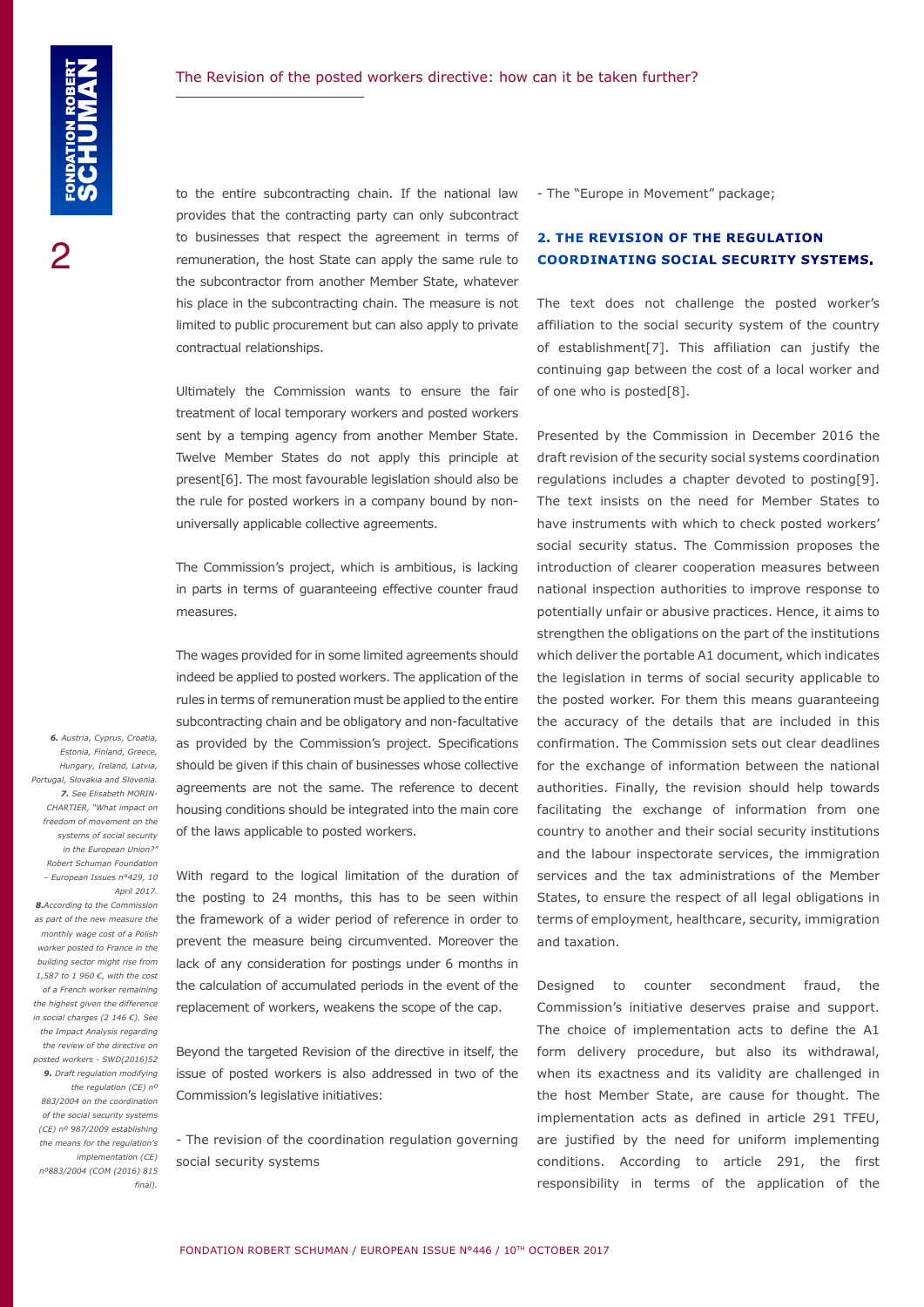Union's law is that of the Member States. However, if uniform implementing conditions are necessary, the Commission has to employ its executive competence. Stepping up the fight to counter fraud does mean in depth debate at the Council however – which prevents the adoption procedure of the implementing acts – and at the same time gives the Member States a certain amount of freedom. The ECJ acknowledges in a decision given in 2014[10] that this degree of discretion could be in line with the Treaties. Indeed Belgian law obliges those benefiting from a service provided by posted workers to control, whether the employer of the posted workers has declared them with the social security before the service is provided and also, if necessary, to obtain from the said workers, also before the start of any work, their identity details, as well as that of their employer and to communicate these to the competent authorities. When asked about the conformity of these measures with the principle of free provision of services the Court deemed that a restriction is possible if there is an overriding reason related to the public interest that is not already safeguarded, and which is specific in terms of guaranteeing the achievement of the goal that it is pursuing and that the restrictive measure is proportionate. A kind of flexibility can therefore be given to the Member States regarding the use of this form. The Commission's proposal does however bring this option into question[11].

The issue is all the more vital since the A1 declarations legalise posting to a certain degree. More than just a hypothetical harmonisation of labour costs, if it is successful, it seems vital to take a serious look at the use of posting forms, otherwise the 2014 enforcement directive and the 1996 directive revision would be made inoperative. Germany and France have already taken the lead in this area as they announced on 3rd October 2016 the introduction of a database to collate information about the A1 forms that have been issued. The project that is bilateral for the time being could be extended across the whole of the EU. In the face of many cases of fraud it seems vital to make this form secure, by adding the photograph of the holder for example. The said form should also be sent prior to posting, even if the ECJ's jurisprudence sets no deadline for the delivery of a certificate. The document should

also be cancelled if there is a serious doubt about the reality of the posted worker's affiliation to the social security system of the country of establishment.

Issues concerning the verification and standardisation of the A1 certificates have formed the core of the first exchanges of opinion in the European Parliament. An initial draft report is due to be presented by the end of 2017 for a vote by the European Parliament's "employment" committee next spring. The final adoption of this might come before the summer 2018.

Beyond the Commission's text it would be interesting to note the follow-up given to one of the proposals set out by the French President on 26th September[12]. Without challenging the principle of affiliation to the social security system of the country of establishment, Emmanuel Macron is advocating the alignment of social contributions on the level of those levied in the host country. Collection would be undertaken in the host country on the basis of rates applied there. The difference in the contributions levied and that returned to the States of establishment would be placed in a solidarity fund that would benefit the poorer countries to help with their social convergence. This option would help bridge the gap between the cost of a posted worker and that of one employed locally. It would also strengthen supervision in terms of the reality of the posting, since social contribution fraud is often the direct extension of labour law fraud.

#### **3. THE IMPLEMENTATION OF POSTING STANDARDS TO INTERNATIONAL ROAD HAULAGE**

The legislative package "Europe in Movement" was presented on 31st May last. It aims both to modernise European mobility and transport to help the sector remain competitive whilst guaranteeing a transition towards clean energy and digitisation. The Commission hopes to reduce red tape for businesses, counter illegal work and offer employees satisfactory working conditions and rest periods, particularly in the sector of road haulage. Hence it proposes to review the conditions necessary to undertake the profession of haulier, and access to the international road haulage

*10. ECJ decision of 3rd December 2014 Edgard Jan De Clercq e.a. 11. The French Senate challenged the compatibility of the Commission's proposal with the principle of subsidiarity: http://www.senat.fr/leg/tas16- 102.html* 

*12. "Initiative for Europe: a sovereign, united, democratic Europe", speech delivered at the Sorbonne, Paris, 26 Sept 2017.*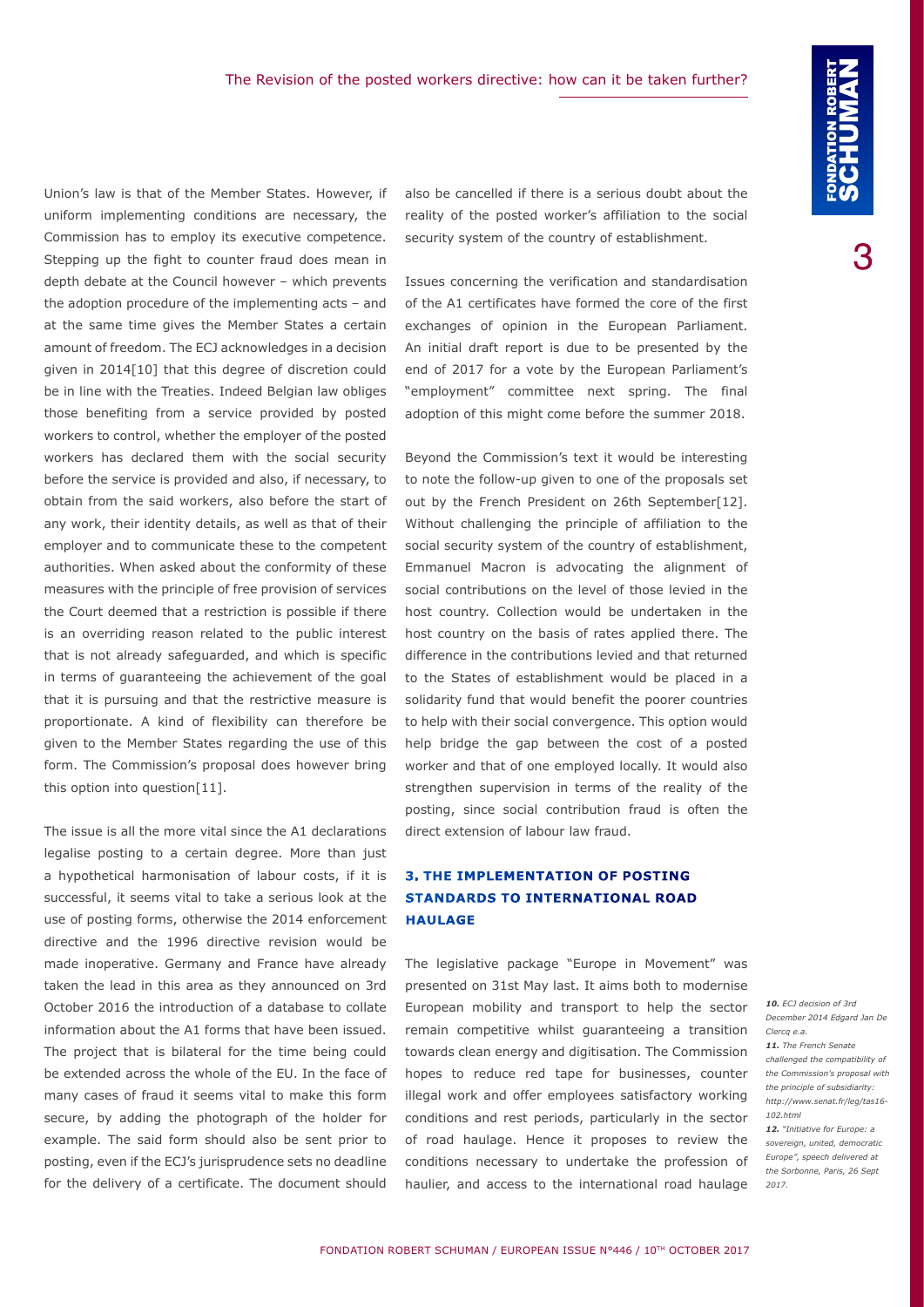market and hauliers' working hours[13]. Moreover it provides for the modification of a 2006 directive targeting social legislation on road haulage activities in order to take greater account of European legislation regarding posted workers[14].

The application of the rules set out for posted workers to lorry drivers is offset by the associated liberalisation of cabotage operations. After an international transport operation and within a 5 day time span – in contrast to 7 at present – the driver will be able to undertake as many deliveries as he wishes, in contrast to three within the present rules[15]. He would just have to be able to prove the date of his last international transport operation to check that he has respected the maximum duration of cabotage provided for in the text. In exchange the social standards of the host country would then have to apply, whatever the frequency and duration of the cabotage operations undertaken by the driver. At the same time they would have to apply to international haulage operations as soon as this is equal to or over three days. The Commission wants to oblige drivers to spend at least one period of rest at home every four weeks. It is also suggesting the ban on weekly rest periods in the cabin. This would have to be taken in a suitable lodgings equipped with all of the necessary amenities. The lodgings would have to be provided for or paid by the employer[16].

*278 final 15. See Le droit en soute ? Le dumping social dans les transports européens, report n°450 (2013-2014) by Mr Éric Bocquet, on behalf of the European Affairs Committee at the Senate 16. This measure matches the request made by France and 8 other Member States (Germany, Austria, Belgium, Denmark, Italy, Luxembourg, Sweden and Norway), which joined forces in a truckers' alliance, set up on 31st January 2017 and which voted in support of a dematerialisation of transport documents, convergence of sanctions targeting the weekly rest period spent in the cabin and an improvement in the Member States' coordination from the point of view of inspection. 17. Opinion of the European Affairs Committee at the Senate on the social chapter of the Europe in Movement package 27th July 2017. 18. Article 9 of the 2014/67/UE directive of 15th May 2014*

*13. Draft regulation COM (2017) 277 final. 14. Draft directive COM (2017)* 

> Moreover the Commission is planning a list of administrative requirements and supervisory measures for the Member States: posting declaration including the ID of the road haulier, the contact details of the transport manager, the planned number of posted drivers and their IDs, the planned duration of the posting, the registration plates of the vehicles used, the type of transport service (freight, people, international or cabotage). The driver would also be obliged to keep and provide in paper or digital form, a copy of the posting declaration and proof of the transport operation taking place in the host Member State (electronic consignment slip (e-CMR)) as well as a copy of his work contract either in English or the language of the host Member State and a copy of his pay slips over the past two months. Tachograph recordings as well as the Member State codes in which

the international haulage operations have taken place and the cabotage operations must also be available to the inspectors.

The "Europe in Movement" package also provides for the strengthening of the fight against so-called letterbox companies. The list of rooms that a business has to have in a specific location an inspection, likewise work and commercial contracts has been extended. The business will also have to have staff in the State where it is established. The aim is also to step up requirements to enable a haulier to be "honourable" and "of good reputation" and thereby be allowed to enter the market. Companies will have to respect the country's tax rules, and legislation in terms of posting and contractual obligations.

Cooperation between Member States is also set out. National registers will have to include the registration plates of the vehicles owned by the company, the number of employees, all assets and liabilities as well as the capital and turnover for the last two financial years. Requests for information from one State to another must be justified. If the request is justified the State that receives it will have 25 days to undertake the necessary inspections and respond.

The Commission's project should help counter social dumping better and so guarantee highly mobile workers – such as lorry drivers – with equal pay for the same work in the same workplace. However, as pointed out by the French Senate in July, the European standard put forward is below that provided for by French law. Indeed, as part of an international haulage operation the minimum wage applies from the first day of entry into France[17]. The Senate also questions the strengthening of supervision. The measure provides for a closed list of supervisory measures and administrative requirements. This solution is different from the one selected as part of the enforcement directive on posted workers adopted in 2014. On the request of several Member States (Germany, Belgium, Spain, Finland, France and the Netherlands), it was decided that there would be an open list of control measures[18]. This enables the control authorities to be as responsive as possible to increasingly complex fraud mechanisms.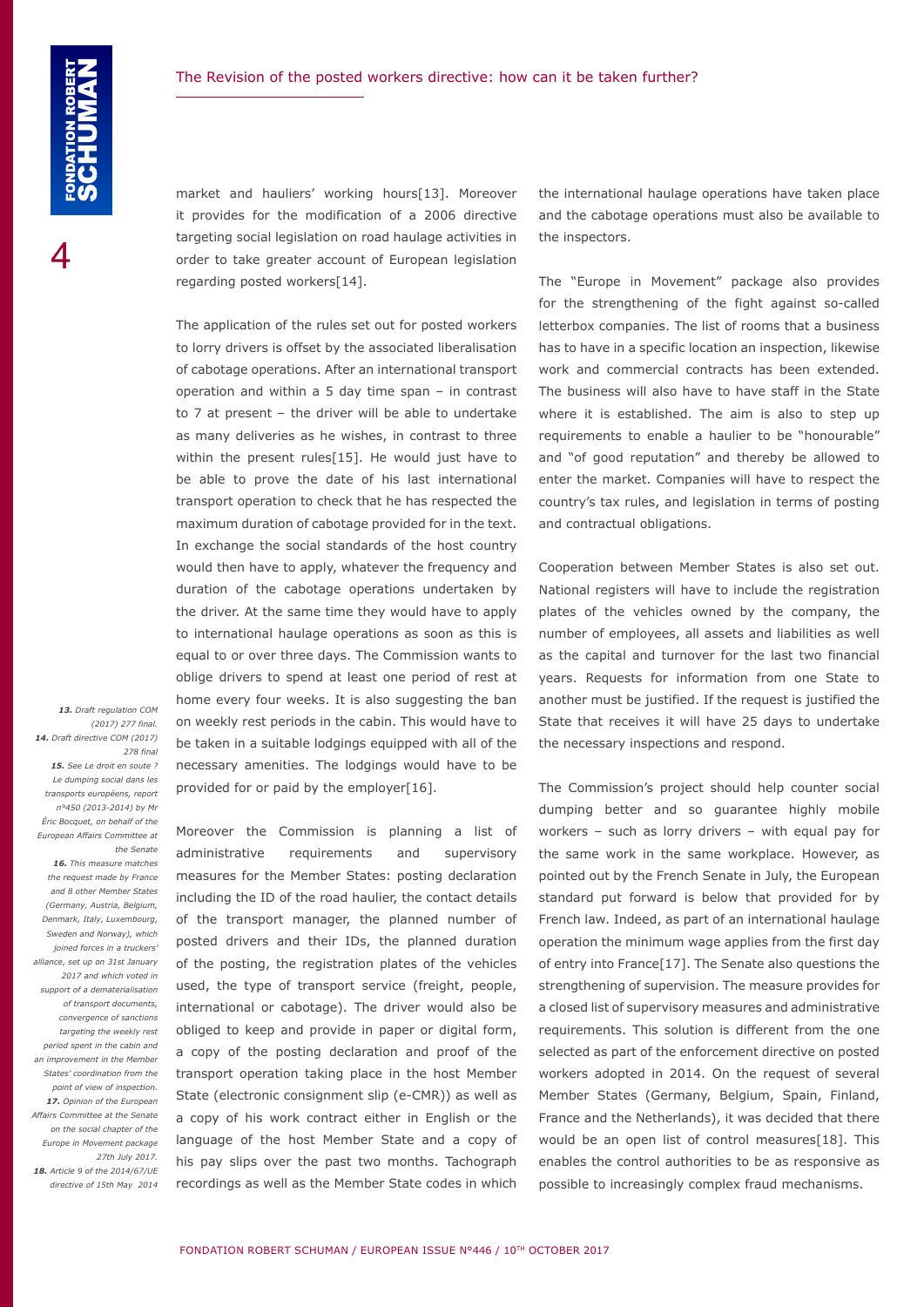Like the draft revision of the 1996 directive the European Commission's proposal is not popular amongst all Member States. The Visegrad Group (Hungary, Poland, Slovakia and the Czech Republic) and also Portugal and Romania are rejecting any type of assimilation of lorry drivers with the idea of them being posted workers. The Commission's initial intention to reach a general guideline on the text by December next seems compromised.

#### **4. ONGOING NEGOTIATIONS: CAN THE STALEMATE BE OVERCOME?**

From the very start the draft revision of the 1996 directive has embodied clear opposition within the Council between States that support a revision of the text – like France – and those – mainly from the east of the continent – who are refusing any type of amendment to the existing measures. The Commission's proposal is deemed contrary to the free provision of services. These countries, particularly the four from the Visegrad Group, deem that a new text cannot be adopted as long as the enforcement directive of May 2014 that aims to strengthen controls has not been transposed in all Member States. This initial rejection of the text was extended in a reasoned opinion concluding the non-respect of the subsidiarity principle drafted by the national parliaments of 11 Member States[19]. The argument was rejected by the Commission on 20th July 2016.

A first compromise was presented to the Council in March 2017. It led to an agreement over the definition of collective agreements and temporary agency workers. Progress regarding the subcontracting chain was also achieved. No progress however was made regarding issues covering remuneration. The Commission wanted the definition of remuneration to be specified and that this should integrate seniority bonuses, bonuses linked to working conditions (geographic factors), work and holiday bonuses and those covering dirty, heavy or dangerous work. Conversely Hungary, Latvia, the Czech Republic and Romania do not support the remuneration of the host country to apply as of the first day, and Slovenia only wants identical pay after a period of months, whose number still has to be defined.

A new compromise text was put forward on 31st May. It converges with the Commission's positions on the application of local remuneration rules and the maximum duration of the posting. The time for transposition is set at three years instead of two. The text did not receive the support of the countries of Central and Eastern Europe, with the notable exception of Bulgaria. Other States – Austria, Belgium, Cyprus, Luxembourg, the Netherlands, Slovenia and Sweden all gave their support to the compromise. It remains that France, backed by Germany, now wants to go further than the Commission.

The election of Emmanuel Macron in France did in effect contribute towards a hardening of the French position. The 1996 directive, as it is now applied is deemed by the French President to be a "betrayal of the very foundation of European spirit", and against the idea of a "Europe which protects", an idea he intends to defend during his term in office. On the occasion of the Employment, Social Policy, Healthcare and Consumer Council (PESCO) on 15th June the French government put forward several amendments to the Commission's proposal:

- The maximum duration of a posting would be brought to down to 12 months – undertaken over a reference period of 24 months. This proposal was backed by Germany, Austria and the Benelux countries;

- The period for the directive's transposition would be set at 2 years and not three as set out in the Commission's original proposal;

- The text must explicitly guarantee transport, lodging and meal allowances, to prevent these being assimilated as part of the employees' remuneration;

- The new measure must provide for the issue of an A1 certificate before the start of the posting and prior affiliation for a three month posting to a social security system of the country of establishment;

- The company must make at least 25% of its turnover in the country of establishment, in order to prevent the emergence of "letterbox" companies;

*19. Bulgaria, Croatia, Denmark, Estonia, Hungary, Latvia, Lithuania, Poland, Romania, Slovakia, Czech Republic.*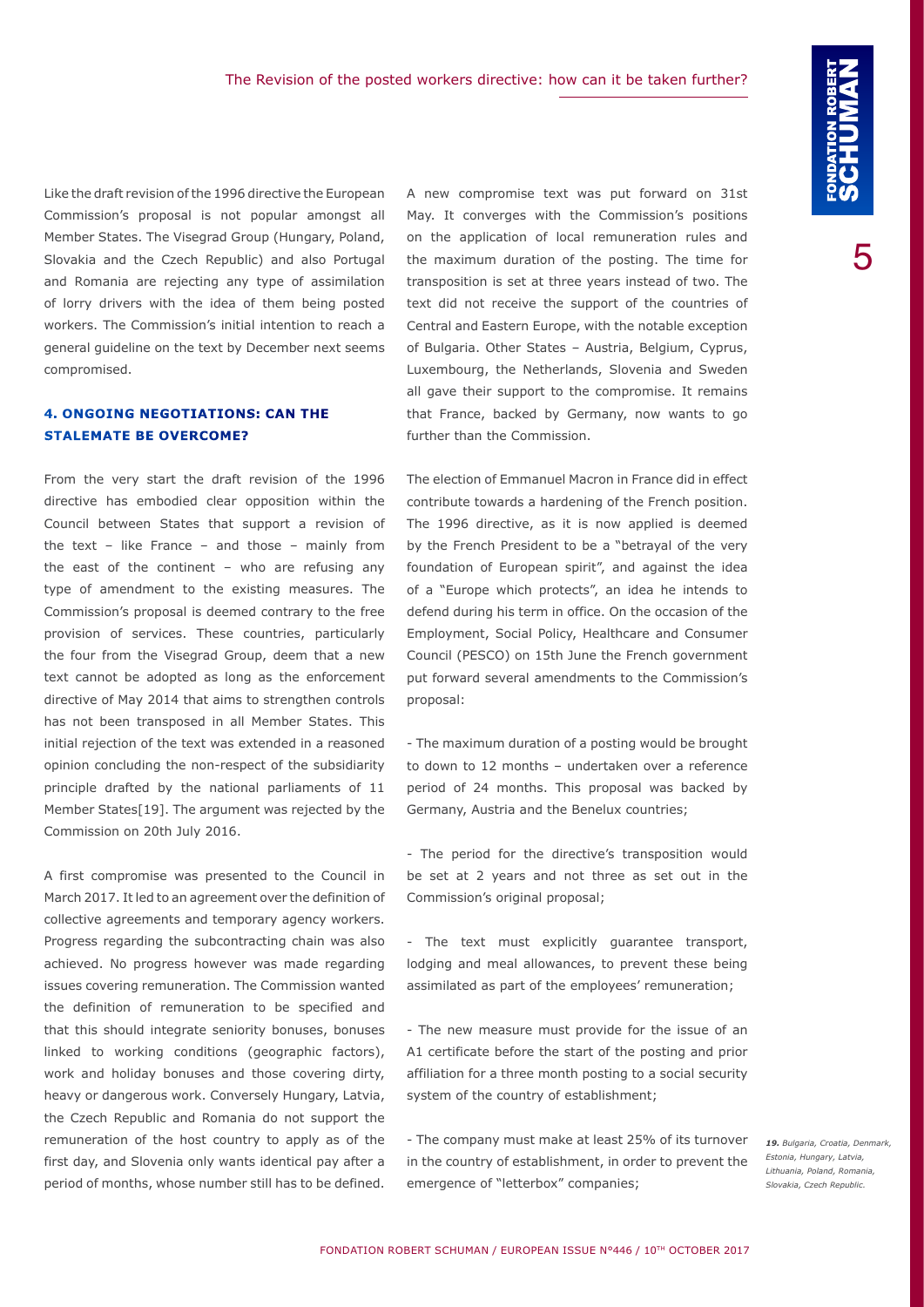- The revised directive will have to apply directly to the road haulage sector;

Pluriactivity regulation measures must be introduced;

Administrative cooperation has to be strengthened and implemented via a European work inspectorate coordination platform.

Some of the French proposals might appear maximalist in the eyes of their partners. This applies to the length of the posting brought down to 12 months. The initial period of 24 months, as put forward by the Commission, seemed to be a factor that would finally be accepted by a majority of Member States. It remains that the French approach enables one that is universal to the issue of posting, notably insisting on the aspect of social security and, in particular, the role played by the A1 certificate. We should recall that the use of the latter leads to the legitimisation of the posting without guaranteeing that this will be undertaken in the conditions as laid out in the directive.

The new compromise text presented on 30th August last by the Estonian Presidency of the Council is to serve as a base to the negotiations planned for 23rd October. The duration of the posting is still that provided for in the Commission's initial proposal, i.e. 24 months. The text still provides that the transport sector be addressed in a specific manner, via the mobility package, whilst France wants its full, complete integration. The transposition period would be three years, with France and her allies in the Council insisting on a 2 year period. The question of lodgings being part of the employer's obligations has been removed. Although the text still rules out the reimbursement of travel, lodging and food expenses in the calculation of remuneration, it remains to be seen whether these reimbursements will be undertaken on the basis of the living standards of the host country.

*20. http://europa.eu/ rapid/press-release\_ SPEECH-17-3165\_fr.htm* This text might then, at varying levels, be seen as a compromise rather more favourable to the Visegrad Group countries. Previously the latter adopted a negotiation mandate regarding the text on 19th July last. However this was a negotiation base and not a final text. We should also note that beyond the mediation of the Estonian Presidency of the Council, a rapprochement was noted between France and some Visegrad countries. A technical meeting was organised on 4th August in Budapest between the representatives of the five countries over the issue of improving cooperation between Member States. The meeting of heads of State and government from France, Austria, Slovakia and the Czech Republic on 23rd August in Salzburg witnessed a rapprochement over issues related to pay, particularly regarding the basic principle of the revision: "Equal work for equal pay", the duration of the posting and the fight to counter fraud as well as "letterbox" companies. A meeting between the French President and his Romanian counterpart on 24th August in Bucharest helped in part amend the French position regarding road haulage, thereby confirming separate negotiations over this sectoral chapter. It seems that Poland is increasingly isolated over the issue of remuneration and might amend its position. It remains firm however regarding the exclusion of road transport form the directive's scope.

#### **5. TOWARDS DEDICATED EUROPEAN POSTED WORK AGENCY?**

On the occasion of his speech on the "State of the Union" on 13th September in Strasbourg the President of the European Commission[20] called for the creation of a Common Labour Authority, designed to "monitor the respect of equity in our single market". This would fall in line with the legislative proposals on posting and would help prevent "second class workers". Although this idea is only in its infancy the project should help strengthen cooperation between the labour market authorities. It might be granted several tasks:

- The settlement of disputes between national authorities;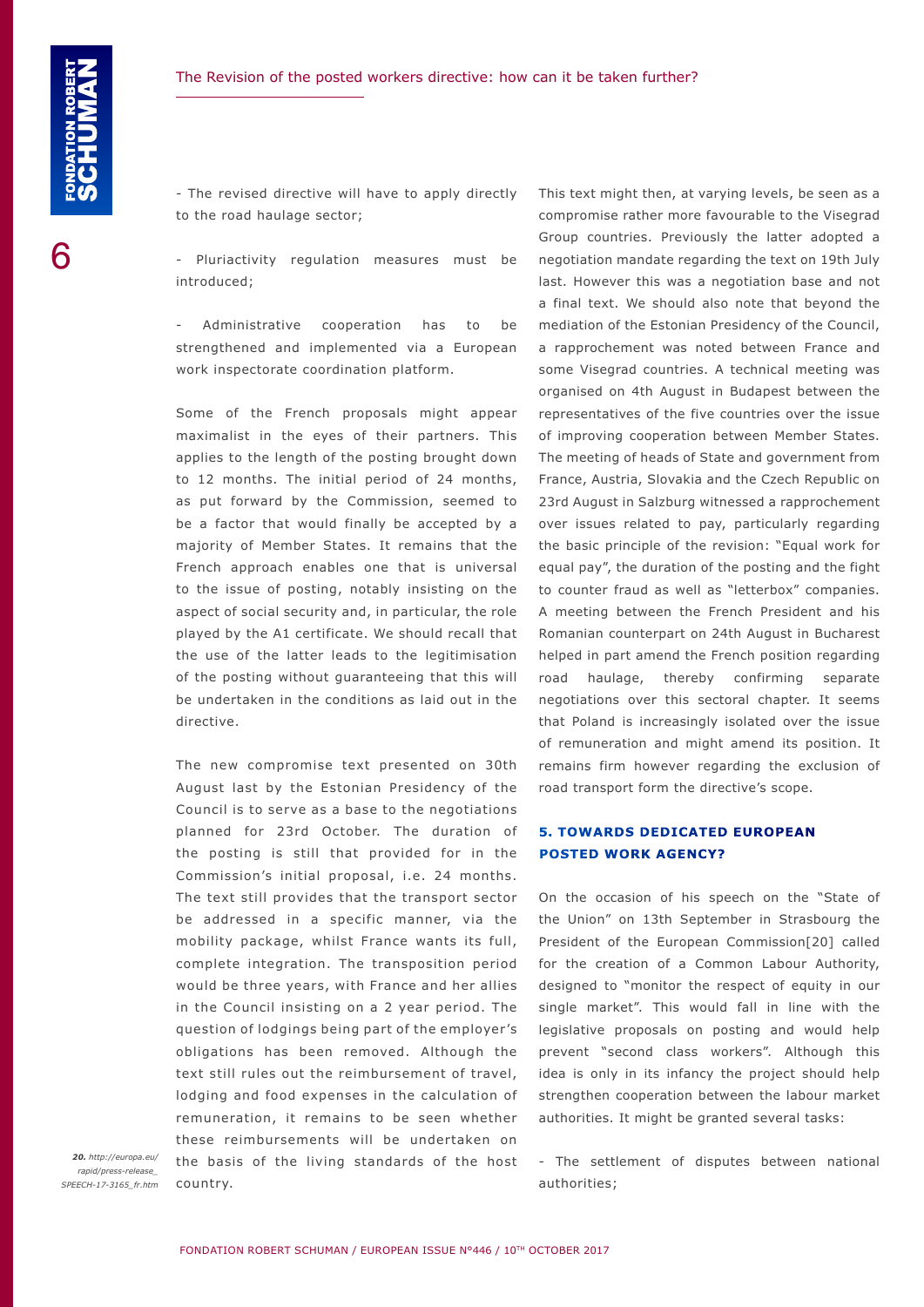- The role of a single one-stop shop for citizens, businesses and public authorities in terms of cross-border mobility;

- The fight to counter fraud, notably facilitated by joint inspection actions on the borders.

An instrument of this nature was already provided for in 2013 by the Commission via the introduction of a structure designed to coordinate and strengthen investigations undertaken by national work inspectorates. The Agency planned by the Commission might in all events use preexisting structures like the European platform to counter undeclared work introduced in May 2016, the European Foundation for the Improvement of Living and Work Conditions (Eurofound), the European Centre for the Development of Vocational Training (Cefedop), the Agency for Safety and Health at Work (EU-OSHA), the European Training Foundation (ETF) and the European Job Mobility Portal (EURES).

The creation of this Agency will help make inspection and cooperation effectively stronger between the Member States in terms of the entire posting procedure, both on the chapter of working conditions in themselves, as well as regarding the issue of social security affiliation. Hence, in the decision delivered on 27th April last the ECJ deemed that the French jurisdictions were not qualified to check the affiliation certificates to a social security regime delivered by another Member State, even when the workers involved are not really posted workers[21]. The Court founds its decision on the principle of mutual trust between the Member States: a document delivered by one of them is reputed valid.

Any contestation must respect the procedure established by the European texts, which is based on the principle of the obligation of loyal cooperation set out in article 4 of the TEU. Hence when asked by the host State, the institution of the State of establishment must reconsider the justification of the delivery of the certificate and

if need be, withdraw it. If this is not the case the administrative committee for the social security of migrant workers can be addressed for conciliation purposes[22]. If this fails an infringement procedure against the State of establishment can be initiated with the ECJ. This conciliation procedure might appear cumbersome in view of postings that are limited in duration since they cannot last more than two years. However in its decision the Court dismissed the reticence on the part of the French authorities regarding the efficacy of the procedure and their wish to prevent unfair competition and social dumping. The Court cannot justify ignorance of the procedure.

The Agency announced by the Commission matches the French government's wish, shared by several Member States, to introduce a real European supervisory platform[23]. In fact it might take on the remit of the administrative committee for the social security of migrant workers. It is vital in all events for it to be easier to be addressed and it has to be more responsive. The idea in fact is to have a real European Supervisory Agency of Mobile Work, the outline of which was set out in a European resolution adopted by the French National Assembly in 2013[24]. Its activities should be inter-sectoral. It would be responsible in particular for the monitoring of posting as a whole and any inter-state infringements that may occur, the monitoring of national legislation, the drafting of proposals to improve European regulations and the administrative information system between the Member States. It should aim to palliate any possible difficulties in terms of liaison and information exchange in operational deadlines and possibly substitute them in the event of proven deficiencies.

A rapprochement of the Council's positions regarding the revision of the 1996 directive will not mean the end of debate over the issue of the posting of workers. The adoption of the Commission's proposal will herald true

**\*\*\***

*21. Decision of the Court 27th April 2017,*

*http://curia.europa.eu/juris/ document/document.jsf?text=& docid=190167&pageIndex=0&d oclang=fr&mode=lst&dir=&occ =first&part=1&cid=489001 22. This committee established by articles 80 and 81 of the regulation 1408/71 of 14th June 1971 regarding the application of social security systems to paid workers, unpaid workers and to the members of their family who migrate within the Community comprises a government representative from each of the Member States, helped if necessary by technical advisors. A representative from the European Commission participates in the sessions, with a consultative vote. It benefits from the technical assistance of the International Labour Office (ILO). 23. The creation of this Agency was welcomed by Emmanuel Macron in his speech of 26th September 2017. 24. European resolution of the National Assembly n°185 (2012-2013) of 11th July 2013 on the draft directive on the implementation of the directive on posted workers. (Article 5).*